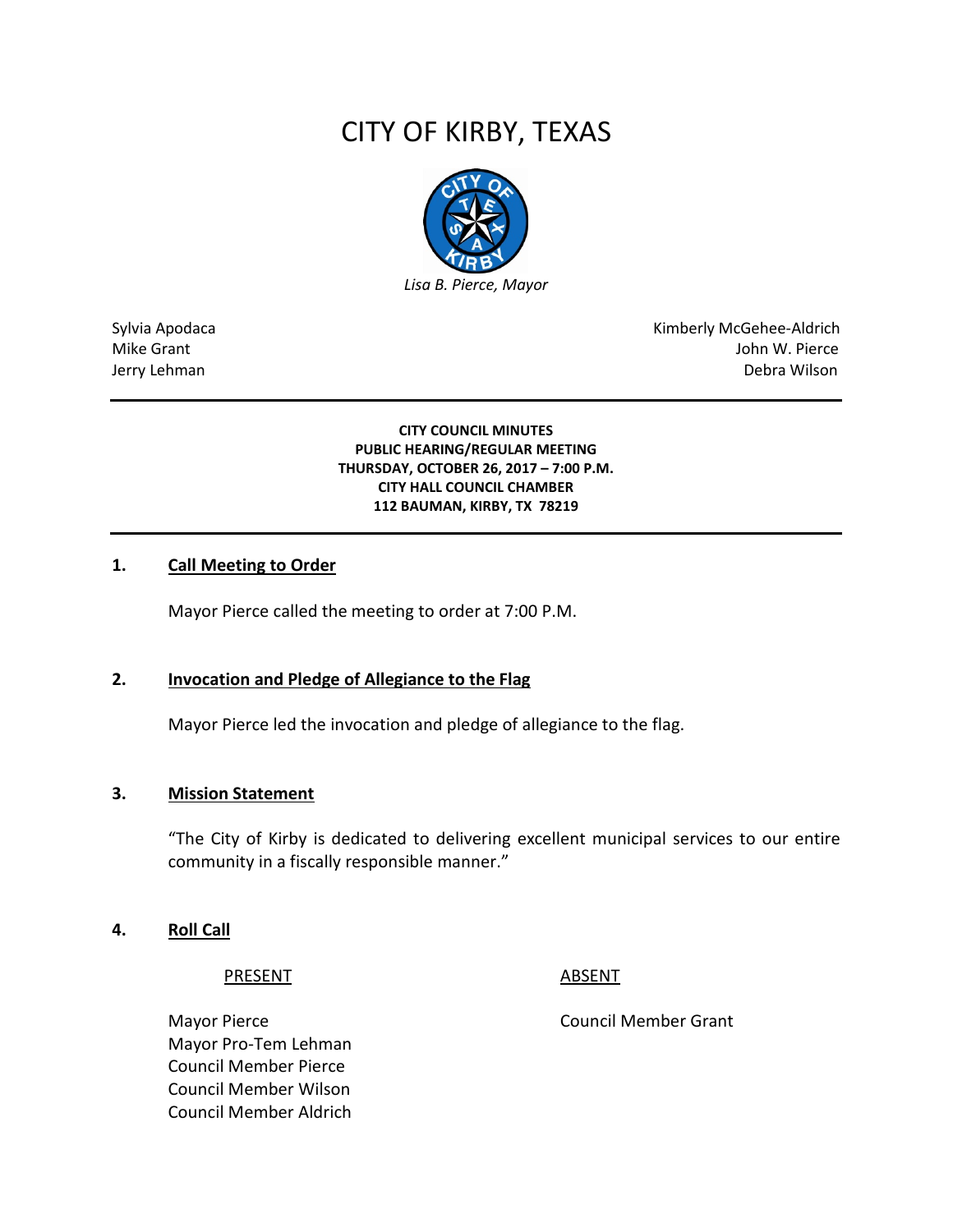#### Council Member Apodaca

#### **5. Citizen Participation**

1. Patricia Baber – She said she has two concerns - one addressed mowing a drainage area and the other addressed mowing a dead end area.

2. Rosalinda Cruz - She asked City Council for help with her garbage carts because she's not able to move the cart. Mayor Pierce asked Ms. Cruz to leave her name and phone number for City staff to call her.

3. Steve Linscomb –Judson I.S.D. Communications Director– He provided an update on the bond improvements at Hopkins Elementary and Kirby Middle School.

4. Ms. Blanche Felan – She asked City Council if there will be plenty of garbage carts along the Hike and Bike Trail. Also, will there be signage to bringing awareness to the public to keep our parks clean. She said there is a large pile of dirt behind her yard and not sure if this is from the contractor or someone else leaving dirt there.

# **6. Consideration Of Minutes:**

### a. Regular Meeting Of October 12, 2017

Mayor Pro-Tem Lehman moved to accept the minutes of October 12, 2017; seconded by Council Member Aldrich. With all voting, "aye" the motion carried with a 5-0-1 vote.

| AYES: 5 | NAYES: 0 | ABSTAIN: 1              |
|---------|----------|-------------------------|
|         |          | (Council Member Wilson) |

#### **7. Public Hearing**

a. A Variance Request To The Building Code, Section 150.16 (D)(a) To Waive The Requirement Of The Installation Of An Automatic Sprinkler System In A 4,000 Square Foot Open Storage Pole Barn; Located At NCB 17729 P-2B(.38) & P-2C(.43AC) CB 5865 BLK LOT NE IRR 188.29 FT OF 4; Commonly Known As 5140 Gibbs Sprawl Road, City Of Kirby, Bexar County, Texas.

Mayor Pierce closed the regular meeting at 7:12 P.M. and opened the public hearing at 7:12 P.M. There being no proponents or opponents to speak, Mayor Pierce closed the public hearing at 7:13 P.M.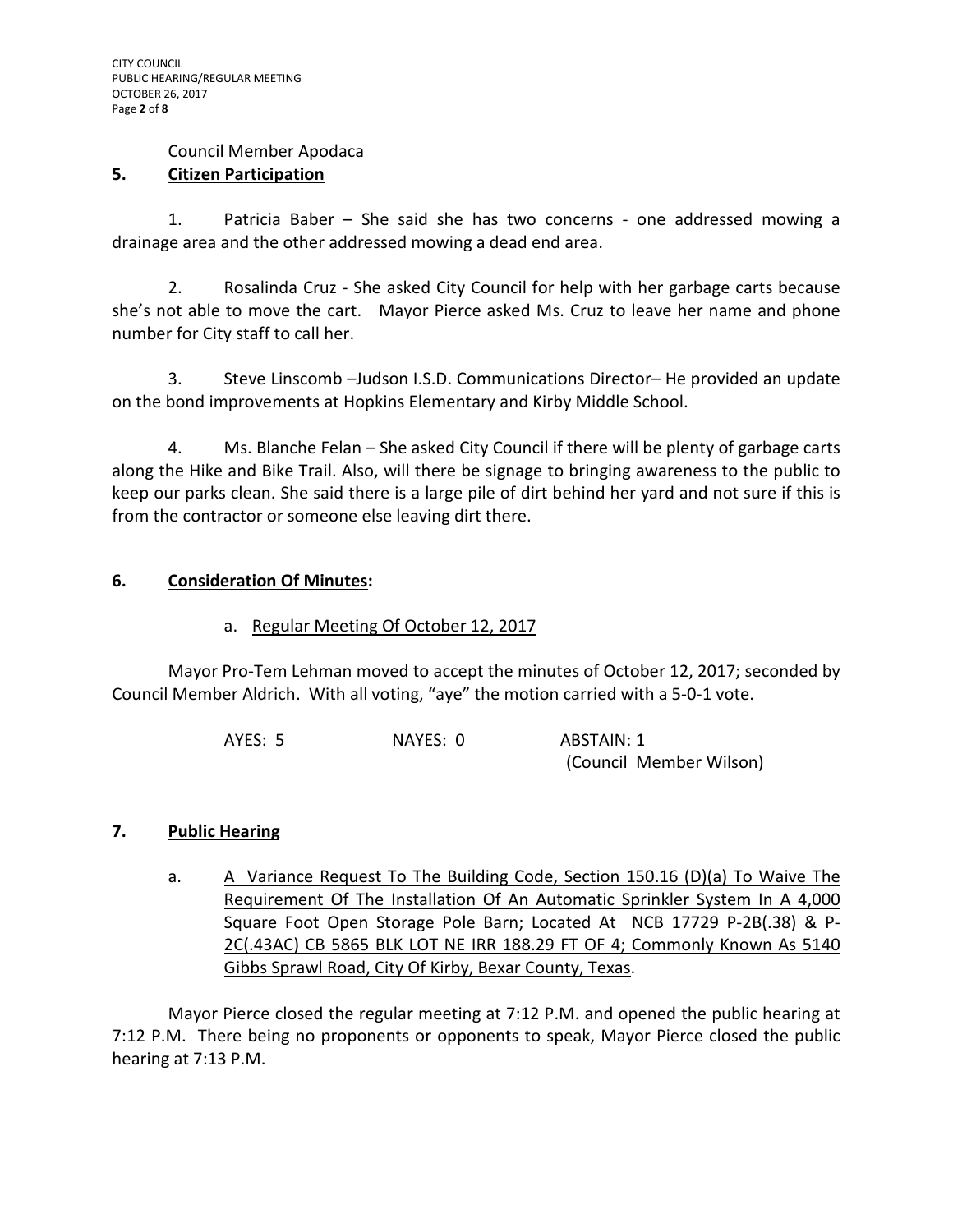b. A Variance Request To The Zoning Ordinance - Section 153.059 To Allow The Construction Of A Carport To Be Built Two Feet From The Side Property Line And Eight Feet From The Main Structure; Located At CB 5092 P-16 ABS 134; Commonly Known As 4210 Ackerman Road, City Of Kirby, Bexar County, Texas.

Mayor Pierce opened the public hearing at 7:13 P.M.

Mr. Joe Goodwin, applicant, said the Planning and Zoning Commission approved the variance. He informed Council a neighbor attended the meeting and informed the Planning and Zoning Commission she was a proponent for the carport and variance. The carport will protect his motor home before the next hail storm.

There being no other proponents or opponents to speak, Mayor Pierce closed the public hearing at 7:15 P.M. and reconvened into the regular meeting.

# **8. Discussion And Possible Action**

a. Discussion And Possible Action On A Request For A Variance To The Building Code, Section 150.16 (D)(a) To Waive The Requirement Of The Installation Of An Automatic Sprinkler System In A 4,000 Square Foot Open Storage Pole Barn; Located At NCB 17729 P-2B(.38) & P-2C(.43AC) CB 5865 BLK LOT NE IRR 188.29 FT OF 4; Commonly Known As 5140 Gibbs Sprawl Road, City Of Kirby, Bexar County, Texas.

Mayor Pierce stated the Planning and Zoning Commission voted unanimously to recommend approval to the City Council.

Council Member Wilson moved to approve the variance to the Building Code, Section 150.16 (D)(a) to waive the requirement of the installation of an automatic sprinkler system in a 4,000 square foot open storage pole barn; located at NCB 17729 P-2B(.38) & P-2C(.43AC) CB 5865 BLK LOT NE IRR 188.29 FT of 4; commonly known as 5140 Gibbs Sprawl Road, City of Kirby, Bexar County, Texas; seconded by Council Member Aldrich. With all voting, "aye" the motion carried with a 6-0 vote.

AYES: 6 NAYES: 0

b. Discussion And Possible Action On A Request For A Variance To The Zoning Ordinance - Section 153.059 To Allow The Construction Of A Carport To Be Built Two Feet From The Side Property Line And Eight Feet From The Main Structure; Located At CB 5092 P-16 ABS 134; Commonly Known As 4210 Ackerman Road, City Of Kirby, Bexar County, Texas.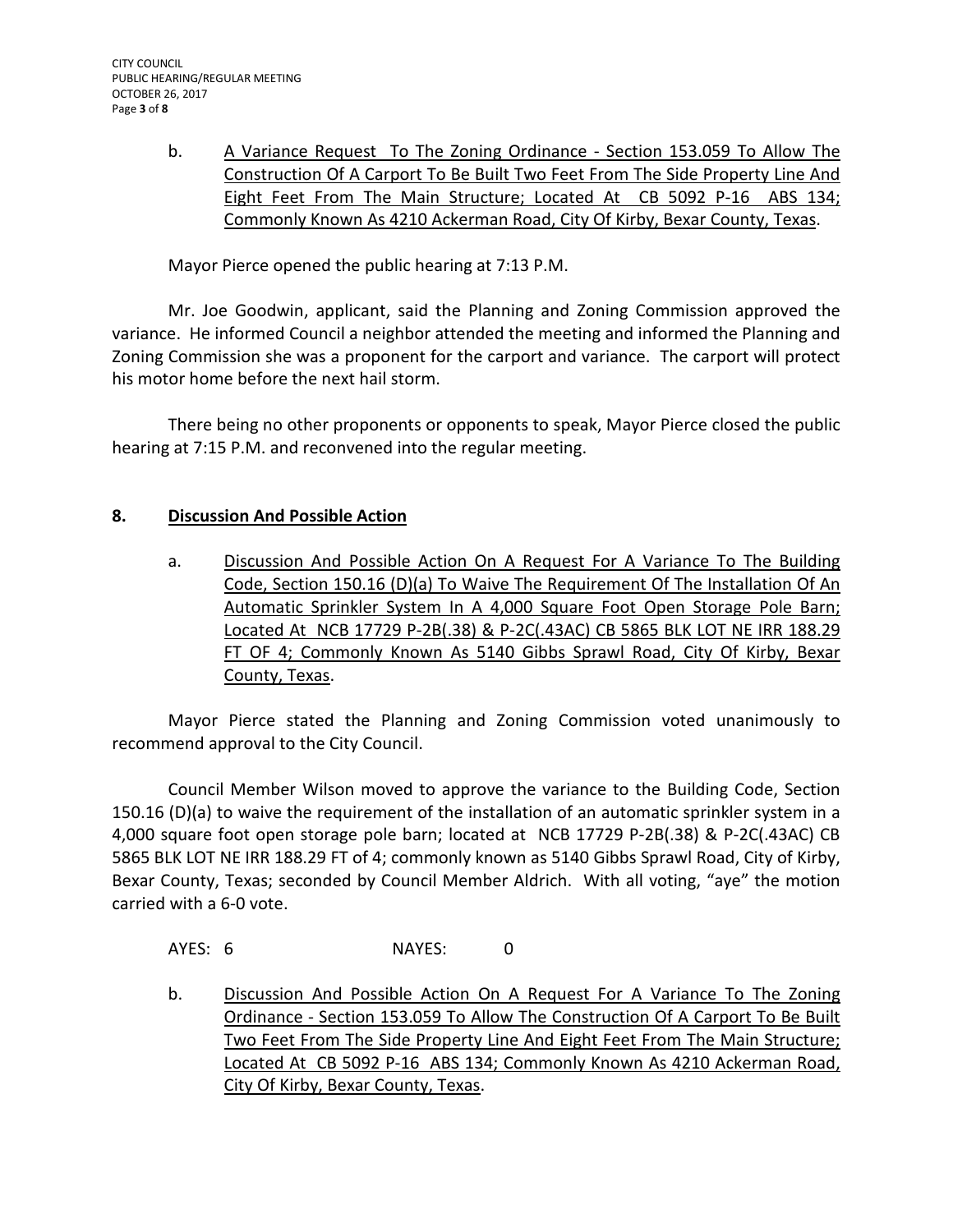Mayor Pierce said the Planning and Zoning Commission voted unanimously to recommend approval to the City Council.

Council Member Pierce moved to approve the variance to the Zoning Ordinance - Section 153.059 to allow the construction of a carport to be built two feet from the side property line and eight feet from the main structure; located at CB 5092 P-16 ABS 134; commonly known as 4210 Ackerman Road, City of Kirby, Bexar County, Texas; seconded by Mayor Pro-Tem Lehman. With all voting, "aye" the motion carried with a 6-0 vote.

# AYES: 6 NAYES: 0

# c. Discussion And Possible Action On Resolution No. R-2017-695 Of The City Of Kirby City Council For The Adoption Of The City Of Kirby Cafeteria Plan

Tina Ynfante, Finance Director, stated the wellness plan that was approved by the City Council this year was included in the City of Kirby Cafeteria Plan.

Mayor Pro-Tem Lehman moved to accept Resolution No. R-2017-695 of the City of Kirby City Council for the adoption of the City of Kirby Cafeteria Plan; seconded by Council Member Aldrich. With all voting, "aye" the motion carried with a 6-0 vote.

AYES: 6 NAYES: 0

# d. Discussion And Possible Action On Awarding A Bid For City Of Kirby's Bank Depository Services

City Manager Vernon stated the bid for depository services was advertised in the NE Herald and we received one bid from Schertz Bank and Trust which is also our current provider. The State requirements are to bid for the depository at least every five years. After reviewing the documents submitted by Schertz Bank and Trust, she and Tina recommend awarding the bid to Schertz Bank and Trust for a period beginning November 1, 2017 through October 31, 2022. A representative from Schertz Bank and Trust was present to answer questions. Wendy Griffin, Chief Operating Officer, stated they plan to grow with Kirby during the next five years. They appreciate the opportunity and they appreciate the business.

Council Member Aldrich moved to award the bid for City of Kirby's bank depository services to Schertz Bank & Trust; seconded by Council Member Wilson. With all voting, "aye" the motion carried.

AYES: 6 NAYES: 0

e. Discussion And Possible Action To Award A Bid For Binz Engleman Road Reconstruction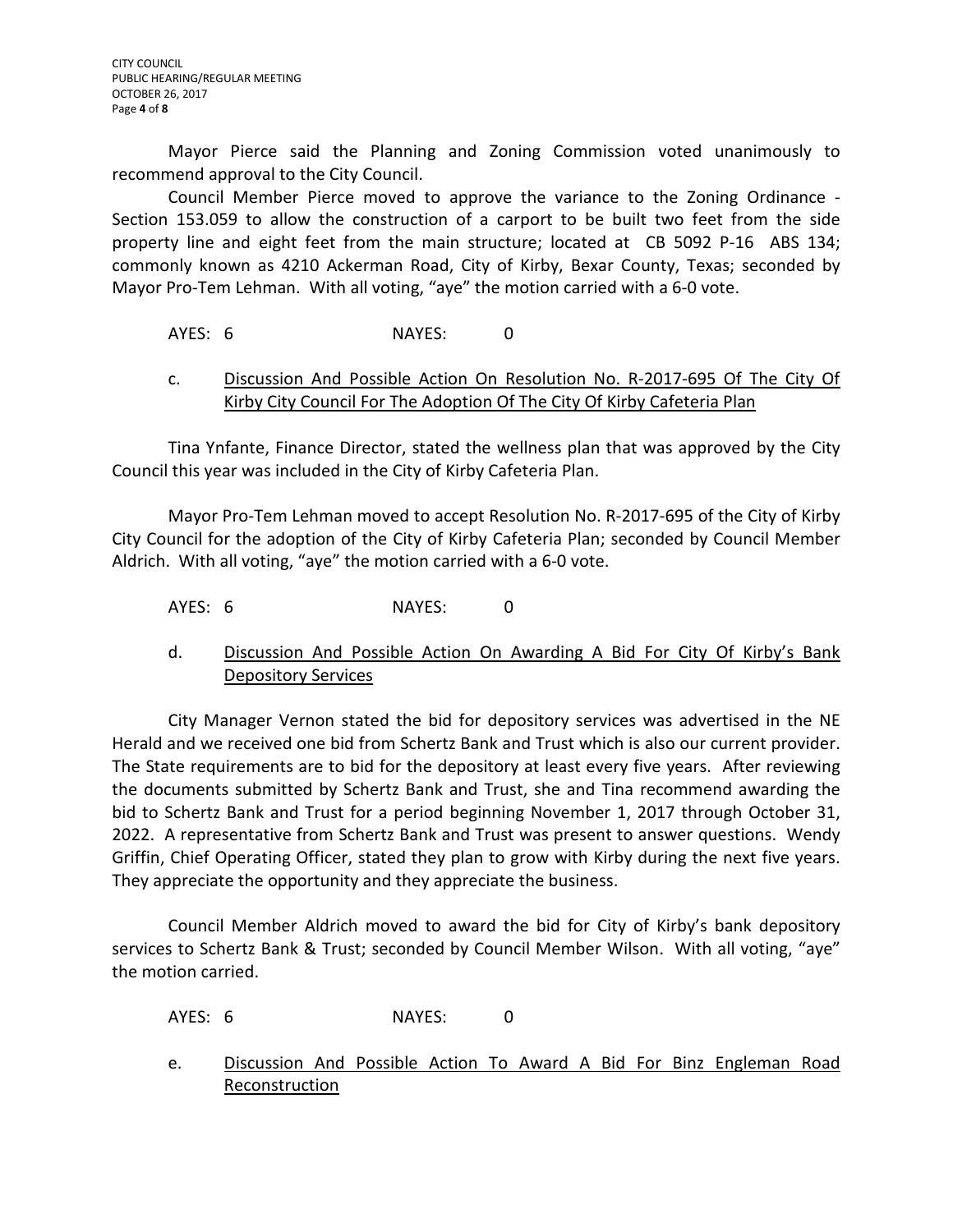Mayor Pierce said at this time we have not received TxDOT's concurrence to award the bid.

Council Member Pierce moved to table awarding the bid for Binz Engleman Road Reconstruction; seconded by Mayor Pro-Tem Lehman. With all voting, "aye" the motion carried with a 6-0 vote.

# AYES: 6 NAYES: 0

# f. Discussion And Possible Action On A Proposal For Engineering Services From Ford Engineering For Scotsman And Arneson

City Manager Vernon stated this is one of our CDBG funded projects awarded for Scotsman and Arneson. Ford Engineering has put together their engineering fees for the proposal and Miles Stanley is present to provide the information.

Miles Stanley, Ford Engineering, provided the proposal for Scotsman and Arneson stating the anticipated design will include: the reclamation of the existing asphalt pavement, with additive for base stabilization; curb/sidewalk/driveway replacement as needed; correction of minor street ponding issues; and adjustment of utilities as needed; also topographic survey, geotechnical and civil design. The cost for this service is \$30,135.00

Mayor Pierce asked what additional services and significant changes in scope will be negotiated separately that would affect the compensation in the amount of \$30,135.00.

Miles Stanley stated that by adding another section to the street or something that would completely change the scope of the project would affect the compensation. He did not foresee any changes occurring on this particular project.

Council Member Wilson moved to accept the proposal in the amount of \$30,135 for engineering services from Ford Engineering for Scotsman and Arneson; seconded by Council Member Aldrich. With all voting, "aye, the motion carried.

AYES: 6 NAYES: 0

g. Discussion And Possible Action On Ordinance No. O-2017-821 Repealing Chapter 33 – Police Department Of The Code Of Ordinances And Adopting a New Chapter 33 – Police Department Of The Code Of Ordinances. This Is The First Reading.

City Manager Vernon stated the Ordinance Review Committee made recommendations for changes to Chapter 33 – Police Department and they were submitted to city attorney, Marc Schnall.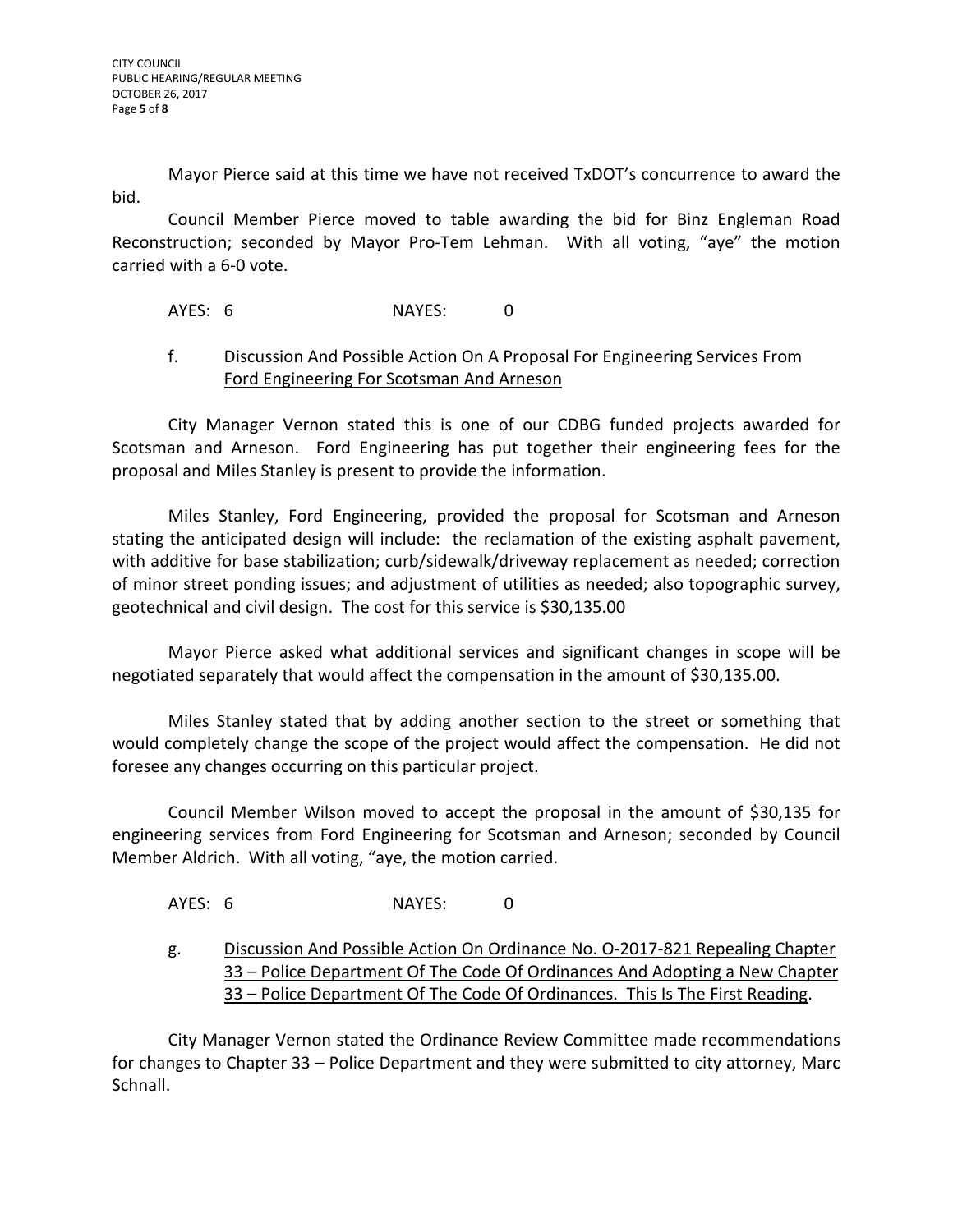Mayor Pierce stated the Ordinance Review Committee had input from Police Chief Kevin Bois and City staff.

Council Member Wilson moved to accept Ordinance No. O-2017-821 repealing Chapter 33 – Police Department of the Code of Ordinances and adopting a new Chapter 33 – Police Department of the Code of Ordinances; seconded by Council Member Aldrich. With all voting, "aye" the motion carried with a 6-0 vote.

AYES: 6 NAYES: 0

h. Discussion And Possible Action On Ordinance No. O-2017-822 Repealing Chapter 34 – Records Management Of The Code Of Ordinances And Adopting A New Chapter 34 – Records Management Of The Code Of Ordinances. This Is The First Reading.

City Manager Vernon stated this ordinance was reviewed by City staff and the Ordinance Review Committee. She said that page one of the ordinance reflects microfilm and magnetic tape records. These two types of records are mentioned in the Texas State Library and Archives Commission record retention requirements and Marc Schnall said to leave the items in the ordinance because on the last page of the ordinance is the definition of micrographics.

Council Member Aldrich moved to accept Ordinance No. O-2017-822 repealing Chapter 34 – Records Management of the Code Of Ordinances And Adopting A New Chapter 34 – Records Management of the Code of Ordinances; seconded by Council Member Wilson. With all voting, "aye" the motion carried.

AYES: 6 NAYES: 0

i. Discussion And Possible Action On Ordinance No. O-2017-823 Repealing Chapter 36 – Municipal Court Of The Code Of Ordinances And Adopting A new Chapter 36 - Municipal Court Of The Code Of Ordinances. This Is The First Reading.

City Manager Vernon stated the majority of the updates made to this ordinance addressed the uses of the municipal court building security fund and municipal court technology fund. The updates are in compliance with the Texas Transportation Code and the Texas Code of Criminal Procedures.

Council Member Wilson moved to accept Ordinance No. O-2017-823 repealing Chapter 36 – Municipal Court of the Code of Ordinances and adopting a new Chapter 36 - Municipal Court of the Code of Ordinances; seconded by Mayor Pro-Tem Lehman. With all voting, "aye" the motion carried with a 6-0 vote.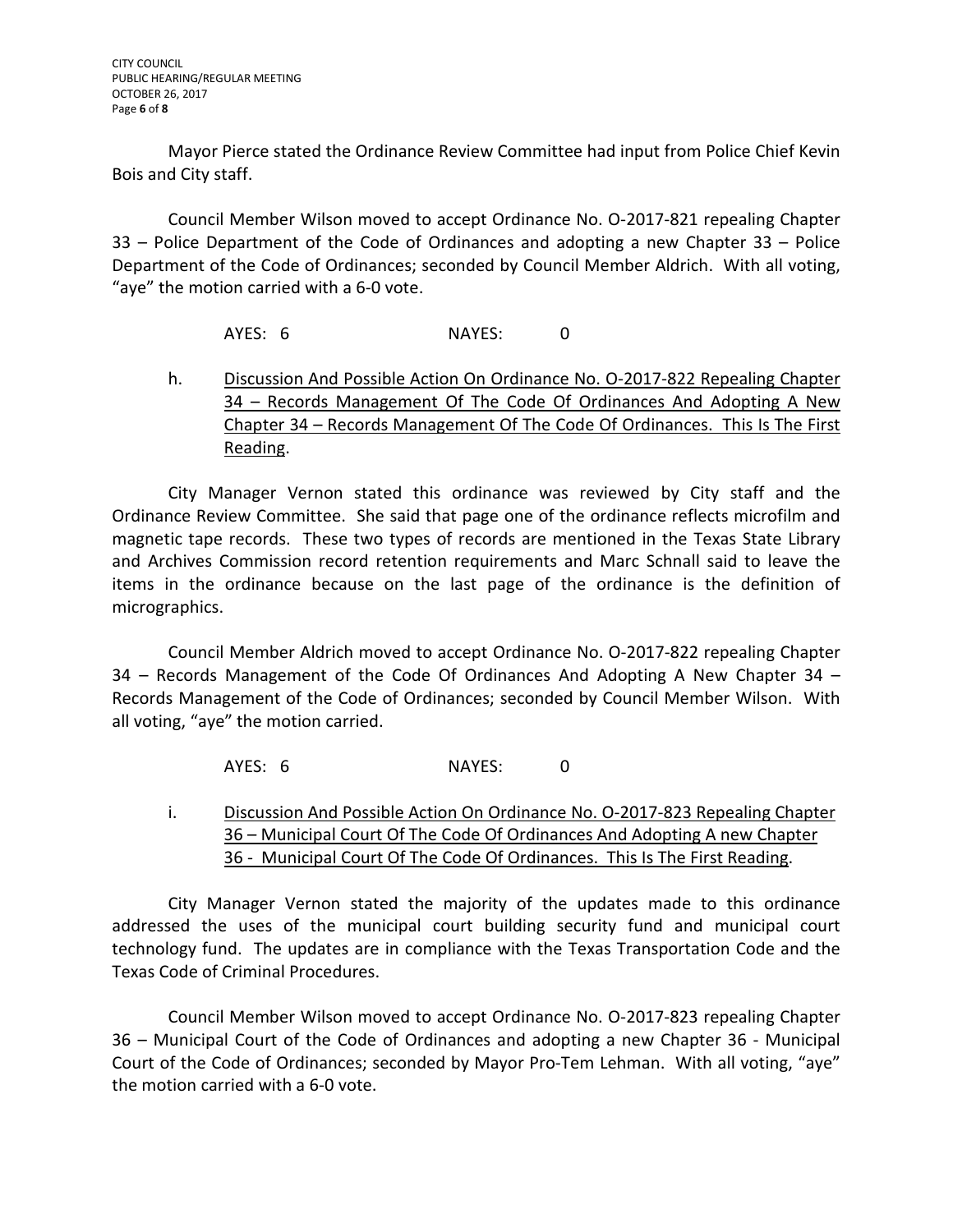AYES: 6 NAYES: 0

### **9. Requests and Announcements**

# a. Requests By Mayor And Council Members For Items To Be Placed On Future City Council Agendas And Announcements On City Events/Community Interests

Council Member Wilson – She asked that an update on the swimming pool be placed on the next agenda. She shared her experience at the TML Conference. She asked that we keep our creeks clean to help eliminate mosquitos. Kirby Baptist Church will have their annual Harvest Fest on Sunday, 3:00 P.M. – 5:00 P.M.

Council Member Aldrich – She thanked everyone for attending the meeting. She welcomed Council Member Apodaca to her first Council meeting and Movie in the Park is this Saturday, the movie is Hocus Pocus and it starts at 7:15 P.M. at Friendship Park. There will be a costume contest at 6:45 P.M. This is a Parks and Recreation Committee event.

Mayor Pro-Tem Lehman – He said that last Friday he and Gilbert, Assistant Public Works Director, attended a CPS Energy meeting. It was very informative and they addressed HB-1004. He said he spoke with City Manager Vernon and she will contact their attorney and Marc Schnall to prepare an ordinance to present to City Council. He asked that a discussion regarding incorporating our Economic Development Committee be placed on the next agenda.

Council Member Pierce – He thanked everyone for attending the meeting and welcomed Council Member Apodaca. He asked that the Gaiety property be placed on the next agenda.

Mayor Pierce – She thanked everyone for attending the meeting and she thanked the citizens for speaking and being a part of the solution. Texas Revolt Reenactment was last weekend and this is the second year that San Antonio Living came to the City. They are talking about returning to Kirby for a third year. Turner Club hosted the NEISD Special Olympic bowling tournament. She commended the City for the three sector brush and bulk pick up. Next year we will address the guidelines more clearly to help eliminate confusion. She thanked Ms. Felan and Council Member Wilson for their input about the hike and bike trail. The digital sign update will be placed on the next agenda. She received an email from SAWS stating their next public meeting addressing their rates will be November 1 at 10:00 A.M.

# **10. Adjournment**

The meeting adjourned at 7:55 P.M.